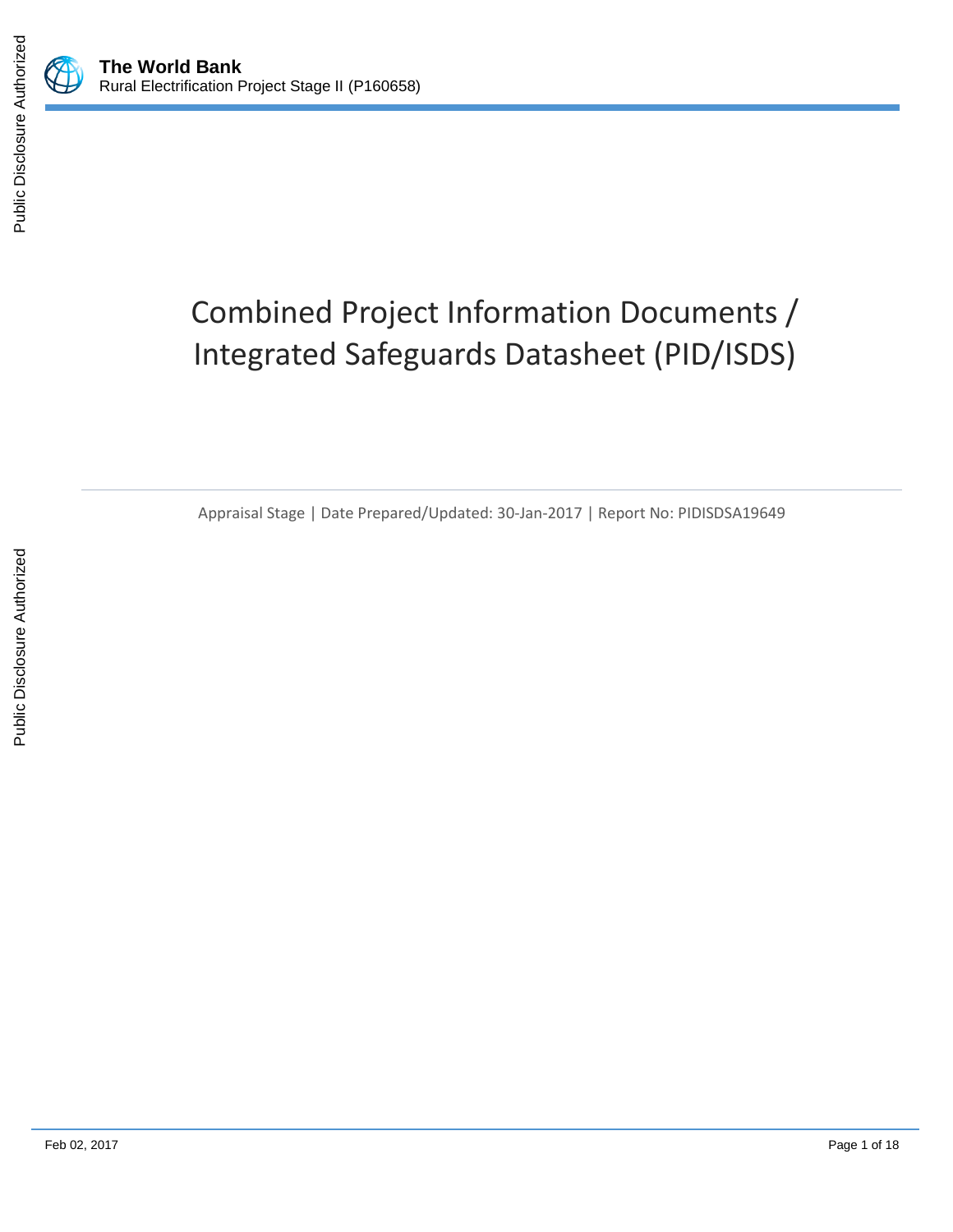

# **BASIC INFORMATION**

#### **A. Basic Project Data**

| Country<br>Vanuatu                                        | Project ID<br>P160658                                                | Project Name<br><b>Rural Electrification Project</b><br>Stage II                                          | Parent Project ID (if any)                   |
|-----------------------------------------------------------|----------------------------------------------------------------------|-----------------------------------------------------------------------------------------------------------|----------------------------------------------|
| Region<br>EAST ASIA AND PACIFIC                           | <b>Estimated Appraisal Date</b><br>06-Feb-2017                       | <b>Estimated Board Date</b><br>27-Apr-2017                                                                | Practice Area (Lead)<br>Energy & Extractives |
| Lending Instrument<br><b>Investment Project Financing</b> | Borrower(s)<br>Ministry of Finance and<br><b>Economic Management</b> | <b>Implementing Agency</b><br>Department of Energy,<br>Ministry of Climate Change<br>and Natural Disaster |                                              |

#### **Financing (in USD Million)**

| <b>Financing Source</b>                             | Amount |  |
|-----------------------------------------------------|--------|--|
| Strategic Climate Fund Grant                        | 6.77   |  |
| International Development Association (IDA)         | 2.00   |  |
| <b>IDA Grant</b>                                    | 2.00   |  |
| Pacific Regional Infrastructure Facility Trust Fund | 3.40   |  |
| <b>Total Project Cost</b>                           | 14.17  |  |

Environmental Assessment Category

#### B - Partial Assessment

#### Decision

#### The review did authorize the preparation to continue

Other Decision (as needed)

Type here to enter text

#### **B. Introduction and Context**

#### Country Context

1. The Republic of Vanuatu is an archipelago of 83 volcanic islands (65 of them inhabited) covering a total area of about 12,200 square kilometers, of which approximately a third is land. The country has been a democratic republic since gaining independence from the United Kingdom and France in 1980. Vanuatu's population is approximately 258,000 people, almost evenly distributed among the six administrative provinces: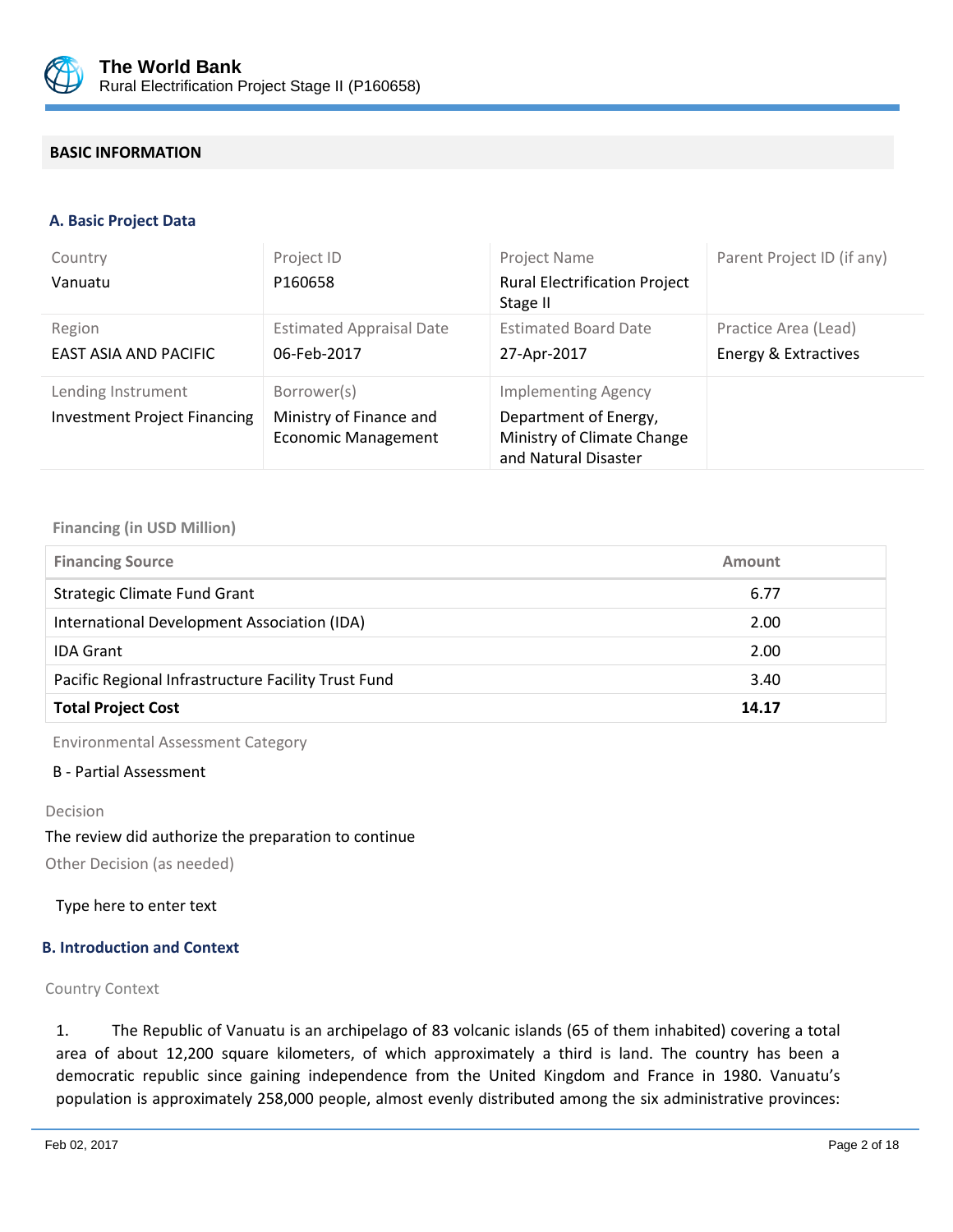

Malampa, Penama, Sanma, Shefa, Tafea and Torba. The national household count stands at an estimated 55,000, of which approximately 13,750 households (25 percent) are located in urban areas and the remaining 41,250 (75 percent) are dispersed in rural areas.

2. The average household monthly income in Vanuatu is VUV 83,800 (US\$791), with an average household monthly income of VUV 97,500 (US\$921) reported in urban areas, compared with VUV 79,500 (US\$750) in rural areas. In per capita terms, this equates to VUV 18,700 (US\$176) per person per month in urban areas and VUV 16,400 (US\$154) per person per month in rural areas. Generally, urban households in Vanuatu rely on wages and salaries from labour-based activities as their main source of income. However, because of the intermittent and costly access to transport services connecting the rural communities to urban centers, rural households rely mainly on home consumption (subsistence) and household enterprises based around the sale of agricultural products, handicrafts, and other goods produced in the home.

3. For female headed households the average monthly income across Vanuatu is VUV 59,300 (US\$560) – VUV 85,200 (US\$804) in urban areas and VUV 51,200 (US\$483) in rural areas. In per capita terms, for female headed households VUV 18,300 (US\$172) per person per month in urban areas and VUV 13,700 (US\$129) per person per month in rural areas.

4. Vanuatu has become one of the fastest growing economies of the Pacific region. The economy has experienced strong and sustained growth mainly driven by tourism, construction, and aid inflows. The per capita Gross Domestic Product (GDP) is estimated at US\$3,100, yet the cost of basic infrastructure services is high and affects the business environment in the country. For instance, Vanuatu ranks 83<sup>rd</sup> in the "ease of doing business" indicator reported by the World Bank Group, which analyzes a total of 189 economies, and 81<sup>st</sup> in "getting electricity" indicator, down from 75<sup>th</sup> in 2015, mainly due to the high cost associated with obtaining a new connection to the electricity grids.

#### Sectoral and Institutional Context

5. **Institutional Context:** Electricity services in Vanuatu are delivered through three types of models. These models include: (a) independent "main grid systems" in the main urban centers (Port Vila and Luganville); (b) isolated "mini grids" in lesser population concentrations but where a grid supply system is still a technically and economically competitive option (e.g., parts of Tanna and Malekula); and (c) decentralized energy service systems. Grid electricity in Vanuatu is supplied by two concessionaires, Union Electrique de Vanuatu Ltd (UNELCO) in three provinces (Shefa, Malampa and Tafea) and Vanuatu Utilities and Infrastructure (VUI) in Sanma province.

6. The private sector is responsible for generating and supplying electricity under concession agreements with the Government of Vanuatu. There are currently four concession areas in Vanuatu operated by UNELCO and VUI. UNELCO has been operating in Vanuatu since 1939 and supplies the Efate (Shefa province), Malekula (Malampa province) and Tanna (Tafea province) concession areas. In Efate, the concession is in force until the year 2031 and provides UNELCO exclusive rights to generate and supply electricity. The concessions in Tanna and Malekula are in force until the year 2020. VUI, a subsidiary of Pernix Group, has supplied the Luganville concession area since January 1, 2011, after signing an Operations and Maintenance agreement with the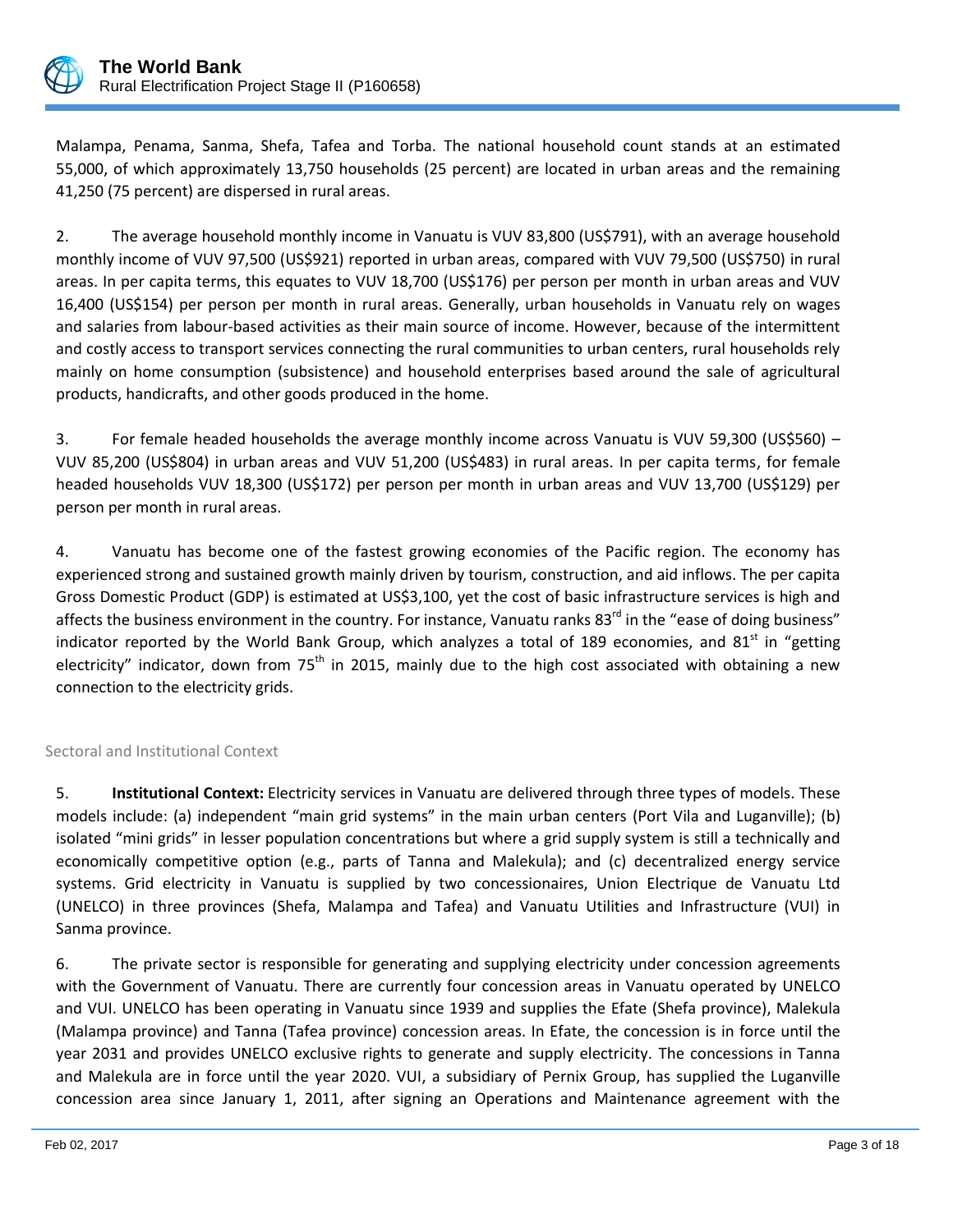

Government of Vanuatu for the Luganville concession (Sanma province). The Government of Vanuatu is retendering the Luganville concession area.

7. The installed generation capacity and supply to the grid network in Port Vila, Luganville and parts of Tanna and Malekula islands is insufficient to meet national demands for electricity. The total installed capacity in these grids is 31.6 Megawatts (MW). Of this capacity 26.5 MW is in Port Vila (peak demand 11.3 MW), 4.1 MW in Luganville (peak demand 1.50 MW), 0.5 MW in Malekula (peak demand 0.12 MW) and 0.5 MW in Tanna (peak demand 0.12 MW). Around 29 percent of electricity is produced using renewable energy and the remaining 71 percent of electricity is generated from diesel powered plants using imported fuel.<sup>1</sup> In some other areas, such as provincial centres in Torba, Penama and Malampa provinces, electricity is provided through the provincial government and there are some community operated electricity generators such as Port Olry, but operation of this grid was recently taken over by VUI due to the inability of the community to continue to operate and maintain the grid.

8. The Department of Energy (DoE), within the Ministry of Climate Change Adaptation, Meteorology, Geohazards, Energy, Environment and Disaster Management, on behalf of the Government of Vanuatu, has recently completed a number of biofuel mini grids through a construction contract with UNELCO. The DoE is negotiating an interim management contract with one of the incumbent utilities for the operation of these mini grids. For the longer term, the Government's intention is for the mini grids to be "rolled into" the adjacent concessions when the concessions are renewed. The Government will also make provisions in the concession agreements for the incorporation of mini grids into the concessions in the future, starting with the Luganville concession agreement which is being tendered. Until such time as the mini grids are incorporated into the concessions, the Government intends to negotiate management contracts with the appropriate concession holders.

9. The Utilities Regulatory Authority (URA) regulates electricity tariffs in the concession areas. The electricity tariffs fluctuate with fuel, labor, and material prices in country. Prices for electricity supply outside the concession areas are not regulated. Outside the concession areas, the DoE is responsible for electrification projects (rural electrification). The DoE is responsible for central coordination of the development of the energy sector in Vanuatu, and plays a central role in coordinating energy sector development and policy. Other Government Ministries involved in the electricity sector include the Ministry of Infrastructure and Public Utilities, which is responsible for all the public infrastructure of the government, and the Ministries of Education and Health, which have in the past been beneficiaries of solar energy packages for social institutions through various donors.

10. **Sectoral Context:** An estimated 30 percent of the Vanuatu population has access to electricity. On the four islands with electricity grids (Efate, Espiritu Santo, Tanna and Malekula), the share of those without access to electricity remains high: Efate (24 percent), Santo (65 percent), Tanna (86 percent), and Malekula (84 percent).<sup>2</sup> Even within the concession areas, about one in five households remain without access to electricity, primarily because of the up-front costs of connection to the grid and the grid network does not yet extend to all communities within the concession boundaries.

11. Access to electricity rates drop off considerably in rural areas; the population without access in rural areas ranges from 83 - 85 percent in Tafea and Shefa provinces, 89 percent in Sanma province, 92 percent in

<sup>&</sup>lt;u>.</u><br><sup>1</sup> Vanuatu Utilities Regulatory Authority

<sup>&</sup>lt;sup>2</sup> Vanuatu: National Energy Road Map (NERM), 2013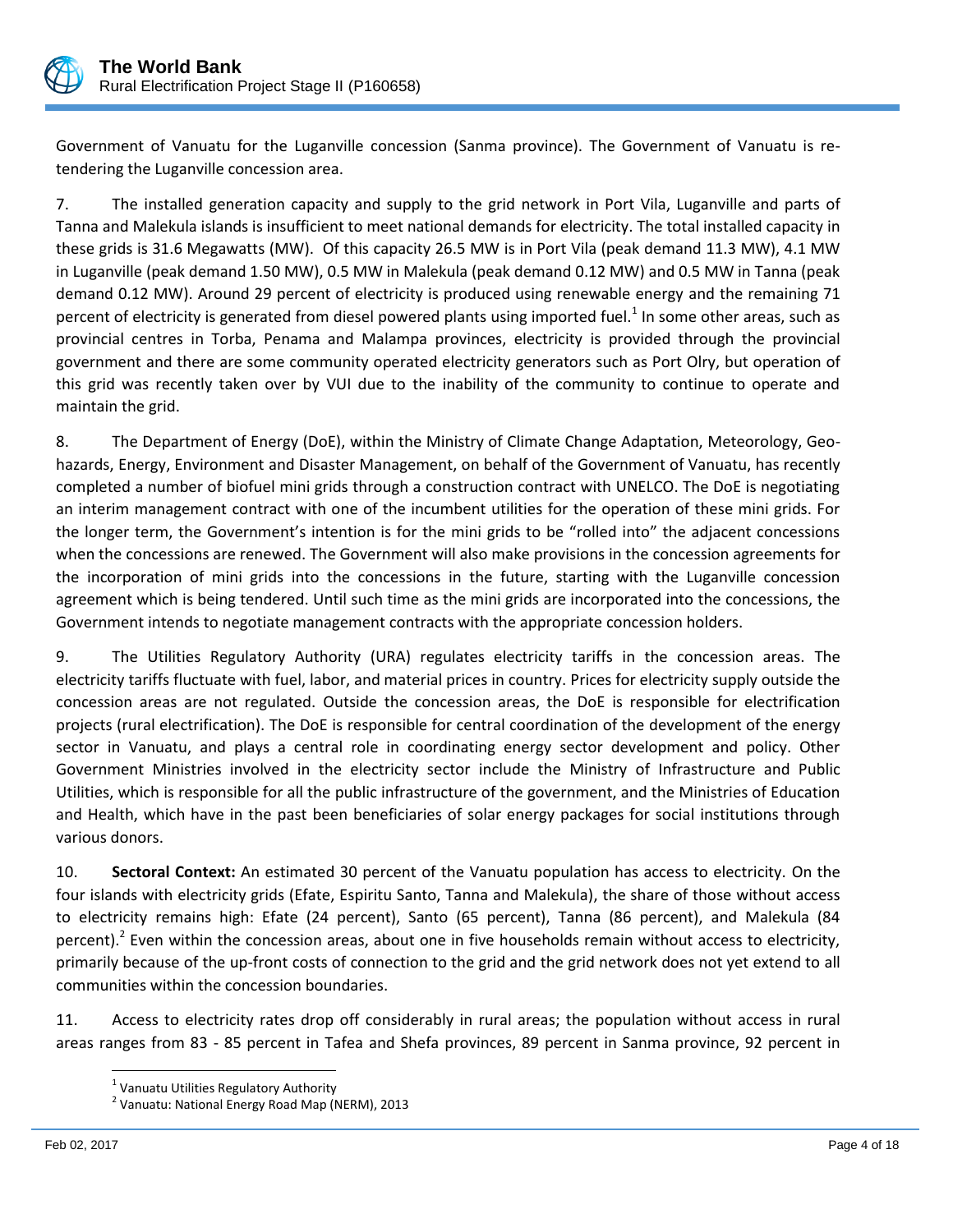

Malampa province and 97 percent in Torba province.<sup>3</sup> Overall, it is estimated that only 20 percent of the rural population has access to electricity, usually through the use of diesel generators or solar systems. The lower population density in rural areas, remoteness and large distances between customers, lower electricity loads, and lower incomes (lower economies of scale and scope) have meant that the extension or building of new electricity grids for supply to peri-urban and rural consumers are generally not affordable or financially attractive. Further, there is absence of technical expertise and readily available supply chain in the remote areas and the implementation capacity in the Government is low. Government/supply driven approaches and community ownership and operations of facilities have generally not worked mainly due to the inability of government departments to fund the supply and maintenance in a sustainable manner and the communities' lack of technical and financial expertise. Alternative methods of services, such as private sector delivery, have been much more effective.

12. The most recent Household and Income Expenditure Survey (HIES) reported over half of the households in Vanuatu do not usually use electricity as the main means of lighting their homes. This number increased to approximately 70 percent in rural areas and decreased to 20 percent in urban areas. The HIES found that 42 percent of rural households use kerosene lamps as the main means of lighting, and approximately one-third of all Vanuatu households use such means for lighting, while other sources of lighting include candles (3 percent); wood/coconut shells (2.4 percent); Coleman lamp (1 percent); gas (0.4 percent), and of the total rural households, 20 percent of households reported 'other' sources of lighting.<sup>4</sup> The Vanuatu socio-economic Atlas found only 6.3 percent of households have a solar system or solar lamp as the main source of lighting. The use of a solar system or solar lamp as the main source of lighting varies across the provinces: 7.5 percent in Torba, 7.2 percent in Sanma, 3.5 percent in Penama, 9.9 percent in Malampa, 7 percent in Shefa, 13.1 percent in Tafea.<sup>5</sup> Of those households using electricity, 91 percent were supplied through UNELCO and VUI compared with only 3 percent using household generators and 2 percent receiving their electricity through the provincial government.

13. There is consumer demand for higher capacity and semi-permanent solar systems (Solar Home Systems (SHS) and micro grids) that go beyond lighting and provides services for mobile phone charging, radios, laptops, water pumps, small fridges, etc. However, affordability is the biggest barrier for consumers to move up to SHS with higher power outputs and enhanced user benefits. The average total rural household income is VUV 79,500 (US\$750) per month, of which an average of VUV 69,300 (US\$630) is spent on total expenditures per household per month. On average, only 59 percent of a consumer's income is in the form of cash.  $^6$  Table 1 below shows average monthly income, average monthly cash income and net cash incomes in US\$ for the various provinces in Vanuatu. Moreover, access to finance is difficult for rural households who do not have a regular income, may not own land, and cannot demonstrate a credit history. The reach of financial services in the remote areas is being promoted but is in its infancy. Further, there is anecdotal evidence that consumers in Vanuatu have a preference to save before buying equipment. This may be due to unfamiliarity with credit mechanisms or due to distrust of arrangements due to prior bad experience with borrowing.

 $\overline{\phantom{a}}$ 

 $^3$  NERM, 2013

<sup>4</sup> Vanuatu Household Income and Expenditure Survey 2010, Vanuatu National Statistics Office, 2012.

<sup>&</sup>lt;sup>5</sup> Vanuatu Socio-Economic Atlas, 2014

<sup>&</sup>lt;sup>6</sup> Vanuatu Household Income and Expenditure Survey 2010, Vanuatu National Statistics Office, 2012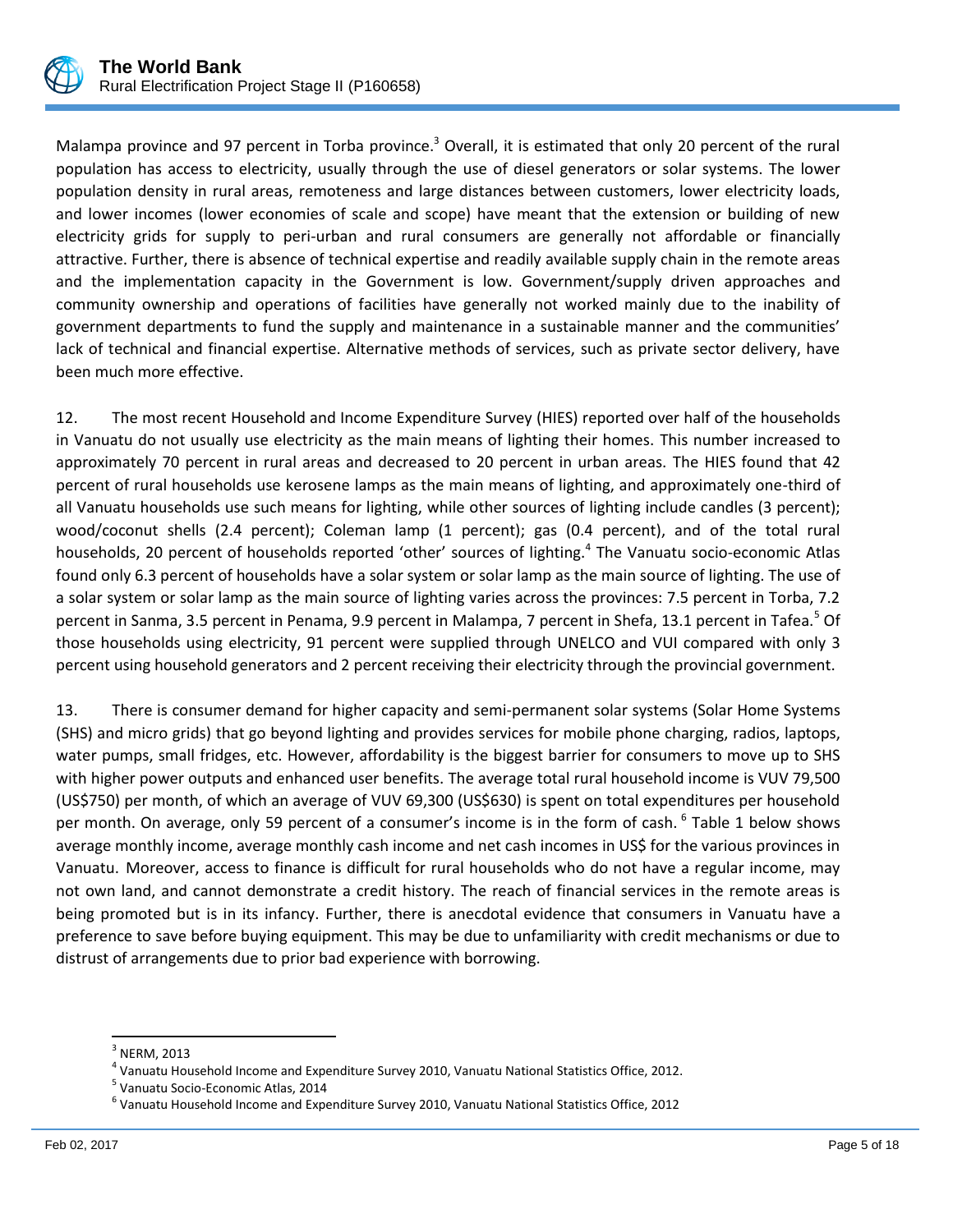

|               | Torba | Sanma | Penama | <b>Malampa</b> | <b>Shefa</b> | Tafea | <b>RURAL</b> |
|---------------|-------|-------|--------|----------------|--------------|-------|--------------|
| Average       | 599   | 855   | 616    | 548            | 1,199        | 486   | 841          |
| income (US\$) |       |       |        |                |              |       |              |
| Average cash  | 317   | 496   | 289    | 306            | 971          | 146   | 426          |
| income (US\$) |       |       |        |                |              |       |              |

# **Table 1: Average Monthly Household Income by Province<sup>7</sup>**

14. In addition to SHSs and micro grids, a mini grid is an alternative option for electrification in more isolated island bound communities. While not a new technology, mini grids have recently captured growing interest as renewable energy becomes increasingly cost effective and technological advances – such as demand side management, energy efficient appliances, battery storage and smart grid developments – facilitating renewable integration and reducing the cost of decentralized generation.<sup>8</sup> In addition, recent advancements in battery technologies and significant reductions in the cost to install storage systems has increased the viability for widespread adoption of storage systems in grid systems. In many remote applications, renewable energy mini grids are already the most cost-effective electrification option, and can provide a sustainable and secure energy service.

15. Throughout literature there is not a consistent definition of micro and mini grids. In Africa and Asia, mini grids are sized according to MWs, while in the Pacific a 500kW system is considered to be a grid. For the purpose of the project, and in the Pacific context, SHS/micro grids and mini grids are defined as follows:

a. **Micro grids** = Direct Current (DC) or Alternating Current (AC) grids connecting a small number of contiguous households or businesses providing mainly SE4ALL Tier 2 or 3 access to household electricity supply (e.g., a school, staff quarters, local shop or a health center, staff quarters with possibly some Tier 4 or 5 service, e.g., for refrigeration in a health center (AC with an inverter). This is essentially a large solar home system by Australian standards.

b. **Mini grids** = AC grids connecting a number of households and businesses with SE4ALL Tier 4 or 5 access to household electricity supply (or intended for Tier 4 or 5 service in the short to medium term). These mini grids will be capable of receiving generation such as from mini hydros, biomass, etc. and may be later interconnected into island grids.

16. The lack of access to modern energy services that are affordable, safe and clean forces the low-income population to accept using higher priced inferior alternatives. Left unchecked, such a situation of "energy poverty" entrenches the income poverty trap, exacerbated by the inferior quality of health care, education and other local services needed, while also limiting income generation opportunities. Well-orchestrated and targeted actions and investments for scaling up modern energy access to all can make a significant difference in improving the lives of otherwise excluded rural and low-income population segments. In particular, well designed and targeted policies and investment plans for the sector aimed at bridging the "affordability gap",

 $\overline{\phantom{a}}$ 

 $^7$  Vanuatu Household Income and Expenditure Survey 2010. Vanuatu National Statistics Office, Government of Vanuatu. December 2012.

 $^8$  ITP, Development of Off-Grid Electricity Supply in Vanuatu – Pre-feasibility studies for Hybrid Mini grids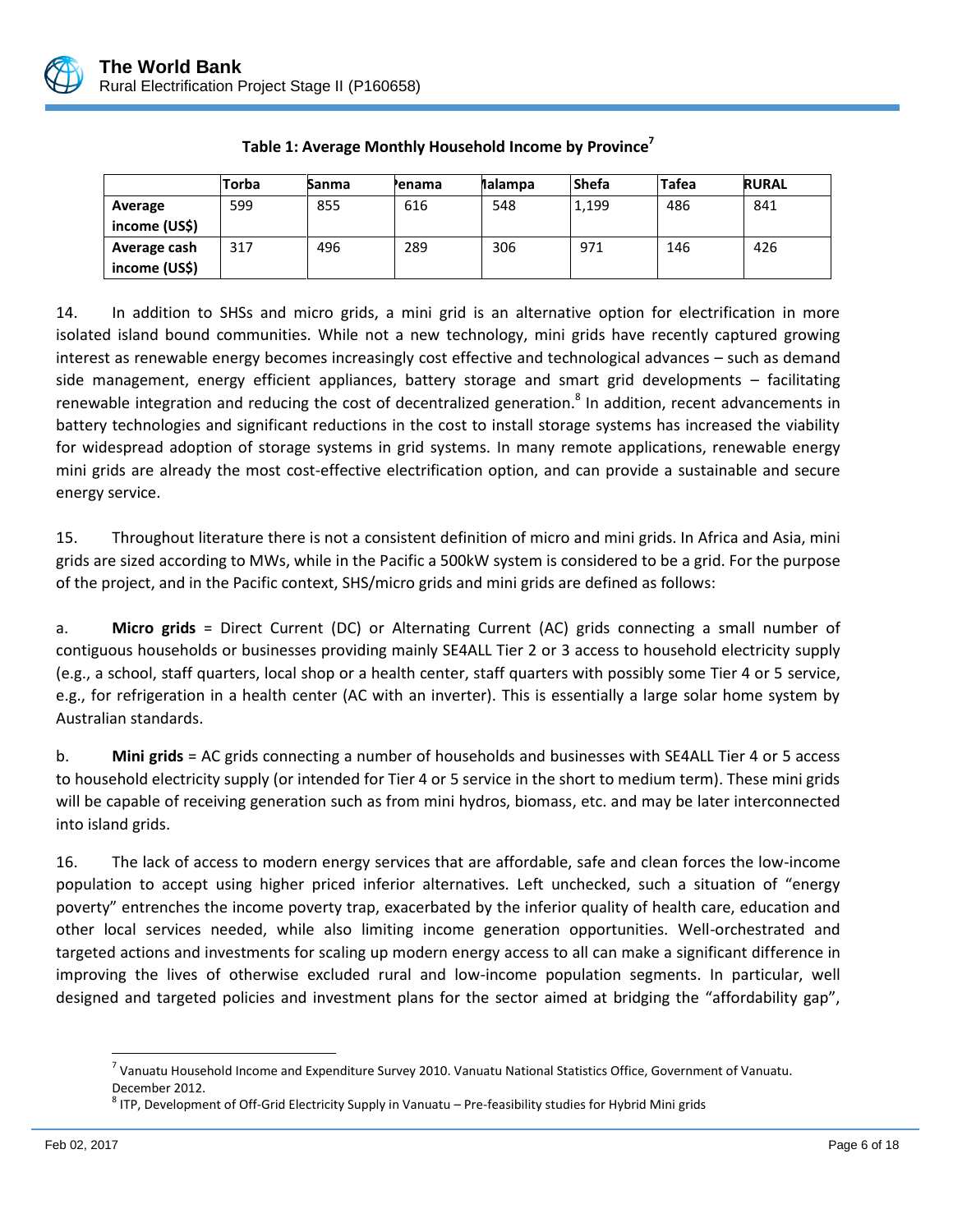

especially for the low-income segments of the population, are crucial for ensuring broad-based and sustainable benefits.

17. Access to modern energy is a fundamental enabler and catalyst for economic development, and enhancing livelihoods and well-being of the population. The relationship between the use of modern energy and economic growth and development is fairly well established and documented. Energy fundamentally influences most aspects of people's daily lives and well-being. Directly and otherwise, modern energy is central to achieving progress on almost all dimensions of human welfare and development, including education, health care, access to water, essential communications and information, as well as simple financial transactional services, income generation, and environmental sustainability. It is widely accepted from worldwide experience that electricity use and GDP per capita are highly correlated. Energy and development are mutually reinforcing factors in that energy not only returns from but also actively contributes to economic growth and development in national aggregated average terms.

18. The Government of Vanuatu has made the development of the electricity sector a top priority. The Government has recognized that access to electricity is a key driver for social and economic development. The Vanuatu National Energy Roadmap (NERM) 2013 - 2020, which was developed with support from the World Bank, lays the foundation for future energy sector policy and investment in Vanuatu. It seeks to address key constraints that have prevented the energy sector from delivering affordable modern energy access in an efficient and sustainable manner to the vast majority of the population of Vanuatu.

19. The NERM identifies five priority areas and targets for Vanuatu's energy sector, including: (a) *Access* – Access to secure, reliable and affordable electricity for all citizens (100 percent) by 2030; (b) *Petroleum Supply* – reliable, secure and affordable petroleum supply throughout Vanuatu; (c) *Affordability* – lower cost energy services in Vanuatu; (d) *Energy Security* – an energy secure Vanuatu at all times; and (e) *Climate Change* – mitigating climate change through renewable energy and energy efficiency.

20. To address the climate change imperatives and meet its Intended Nationally Determined Contributions (INDCs) the Government of Vanuatu has set NERM targets to achieve 65 percent electricity generation from renewable energy by 2020 and 100 percent by 2030. Further, it proposes to achieve the access targets in a sustainable manner with solutions (on the Sustainable Energy for all (SE4ALL) spectrum) that take into account: (i) economic and financial viability, and least cost approaches; (ii) countries' resources, technical expertise and implementation capacity; (iii) geographic spread – economies (or lack of) scale, and supply chain; (iv) affordability considerations; and (v) sustainability – built around creating sustainable private sector industry both for grid and off grid supply.

21. Figure 1 illustrates how the World Bank is supporting the Government of Vanuatu to achieve access and renewable energy targets of the NERM for Vanuatu through a comprehensive investment program targeted at different segments of the energy sector.<sup>9</sup> Together the World Bank supported energy projects will increase access to electricity from the current 30 percent to over 80 percent over the medium term.

# **Figure 1: Strategic Framework for Scaling up Electricity Access Nationwide by 2030**

l  $^9$  NERM, 2013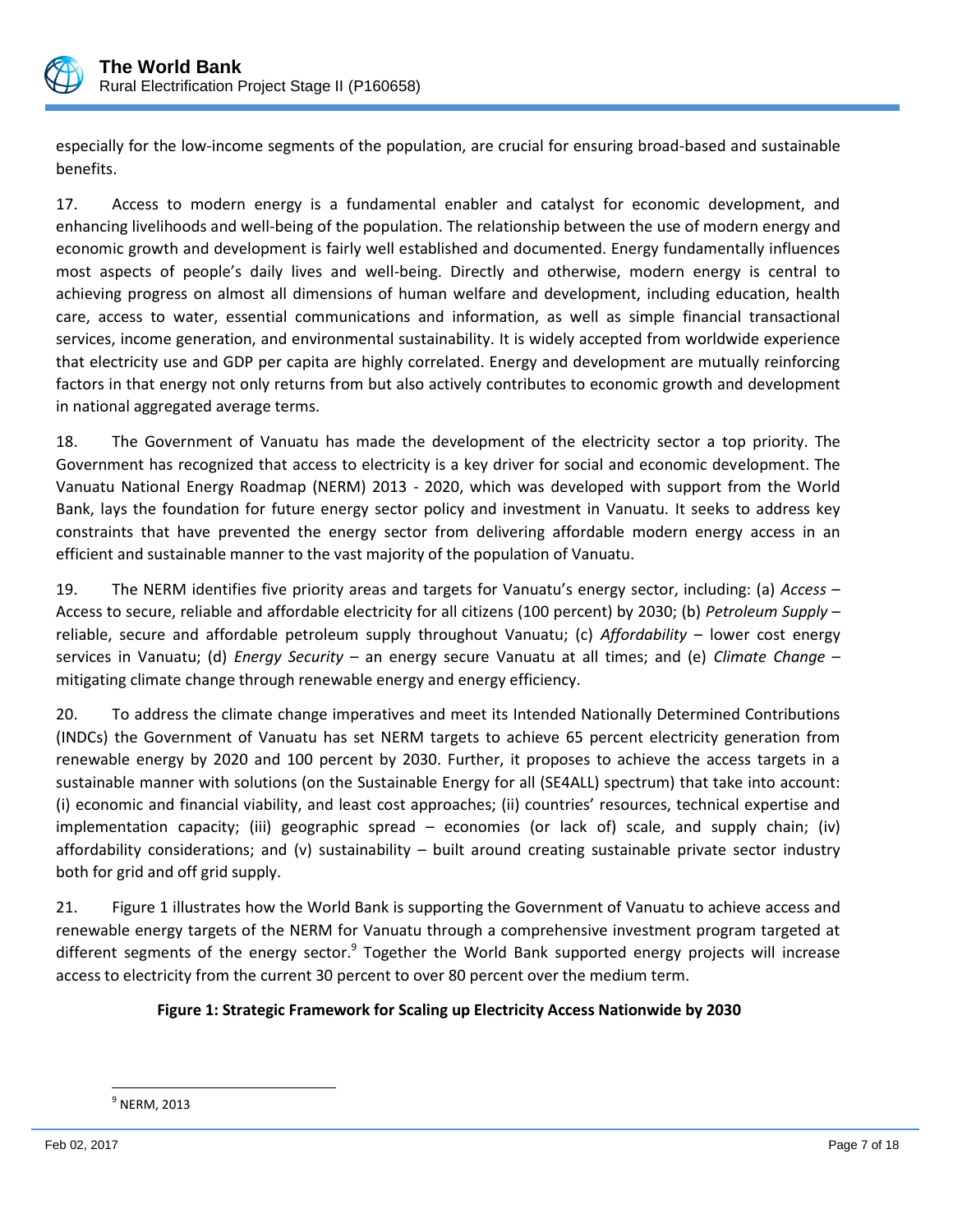



# **C. Proposed Development Objective(s)**

#### Development Objective(s) (From PAD)

The Project Development Objective is to support increased penetration of renewable energy and increased access to electricity services in the dispersed off-grid areas of Vanuatu.

#### Key Results

22. Progress will be measured against the following results indicators:

a. Generation capacity of energy constructed or rehabilitated (MW) – The indicator measures in MW the generation capacity of renewable energy facilities constructed through operations supported by this project.

b. Annual electricity output from renewable energy as a result of renewable energy constructed under the project (GWh)

c. People provided with new or improved electricity service (number) – This indicator measures the number of people that have received new electricity services through operations supported by this project.

# **D. Project Description**

23. The project will strengthen the capacity of the Government of Vanuatu and the DoE to implement key energy sector projects and build technical and fiduciary skills within the Department to support rural electrification. This project will support the implementation of the SREP Renewable Energy Investment Plan for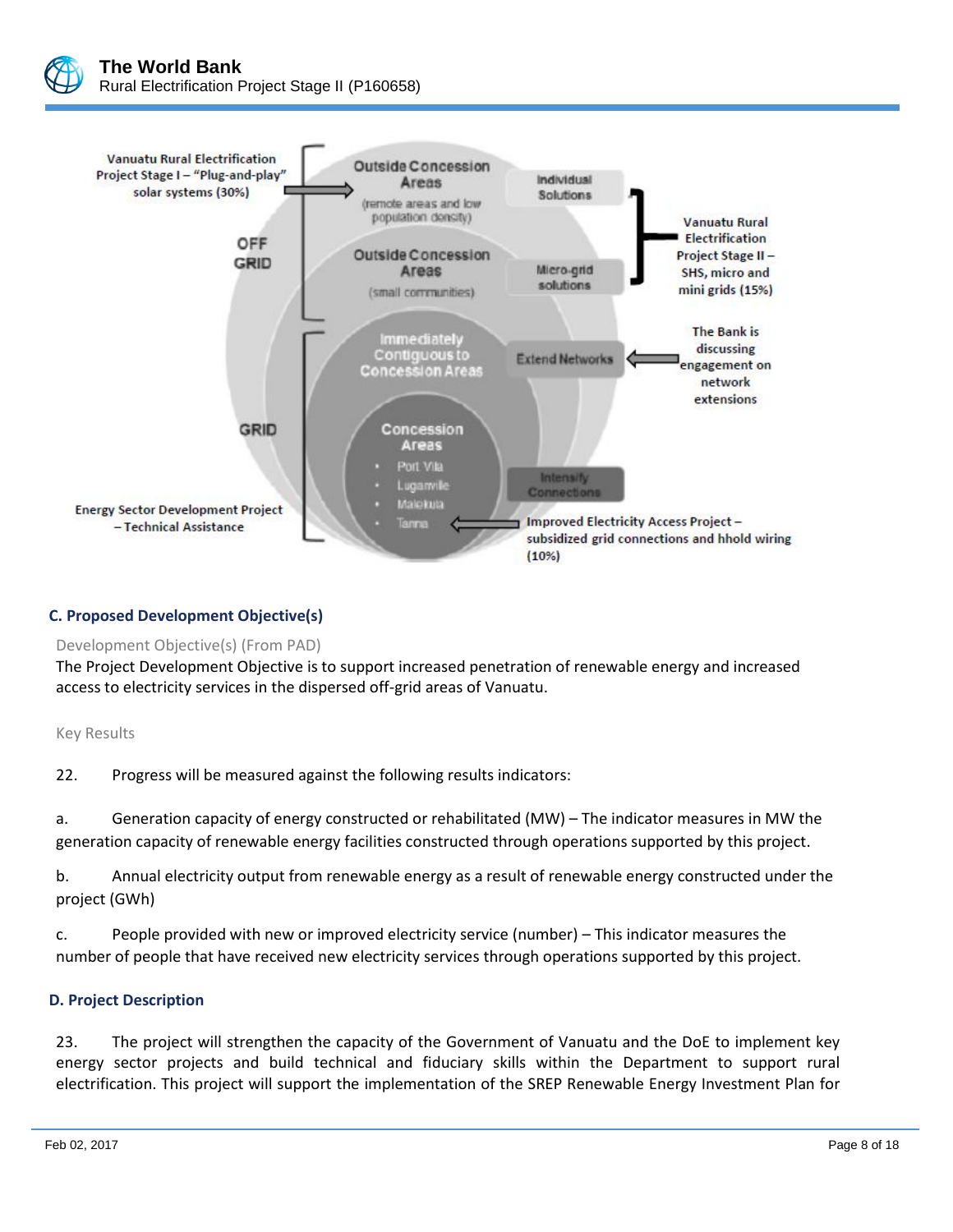

Vanuatu. The project under the Investment Plan comprises two projects: Vanuatu Rural Electrification Project Stage I (VREP I) and Vanuatu Rural Electrification Project Stage II (VREP II).

24. VREP I was prepared and approved in parallel to the preparation and endorsement of the Vanuatu SREP Investment Plan. The objective of VREP I is to scale up access to electricity services through plug-and-play solar systems for rural households, aid posts and community halls located in disbursed off grid areas. The total project cost is US\$7.8 million comprising a Pacific Region Infrastructure Facility (PRIF) grant totaling US\$4.7 million and US\$3.1 million in the form of customer contributions toward the retail cost of the systems. VREP I consists of two components: Electrification of 17,500 off-grid households, 230 aid posts and 2,000 community halls (US\$6.2 million) and technical assistance and project management (US\$1.6 million). The project subsidizes the retail cost of the approved solar systems by 50 percent initially. The level of subsidy will be scaled back as the market becomes self-sustaining. The initial level of subsidy was determined through an assessment of Willingness to Pay, average cash income levels for rural households and the expected retail costs of systems.

25. Under VREP I, Vendors (retailers registered and approved by the DoE) supply approved products that are included in a Product Catalogue (products must be registered under the Lighting Global program) to qualify for subsidies. Using Lighting Global certified products ensures high energy system performance, such as lighting output and run time as well as high quality and durability, such as protection from physical ingress and water and battery protection. The size of "plug-and-play" systems was initially limited to between 5 Wp and 30 Wp to target the very remote communities. The size of products will be increased over time with the condition being that the products be suitable for installation and maintenance by users due to the remoteness of the target beneficiaries and lack of technical expertise in those areas.

26. The roll out of "plug-and-play" systems commenced in February 2016. Since February, over 650 approved systems have been sold in more than 20 islands achieving national coverage. Overall sales have been increasing as the vendors gain confidence with the demand for the products and increase the size of their orders, strengthen and expand their supply chain, and work towards innovative ways of supporting householders in remote areas of Vanuatu to access the products and to finance their contribution.

27. Building on VREP I, VREP II will support SHS, micro and mini grids in rural areas, strengthen institutions, and increase business opportunities for the private sector for the supply decentralized electricity services. VREP II will transition from "plug and play" systems to more advanced SHS that require technical support, micro grids and mini grids where the latter can be supported on economic or piloting benefits. The project includes three components: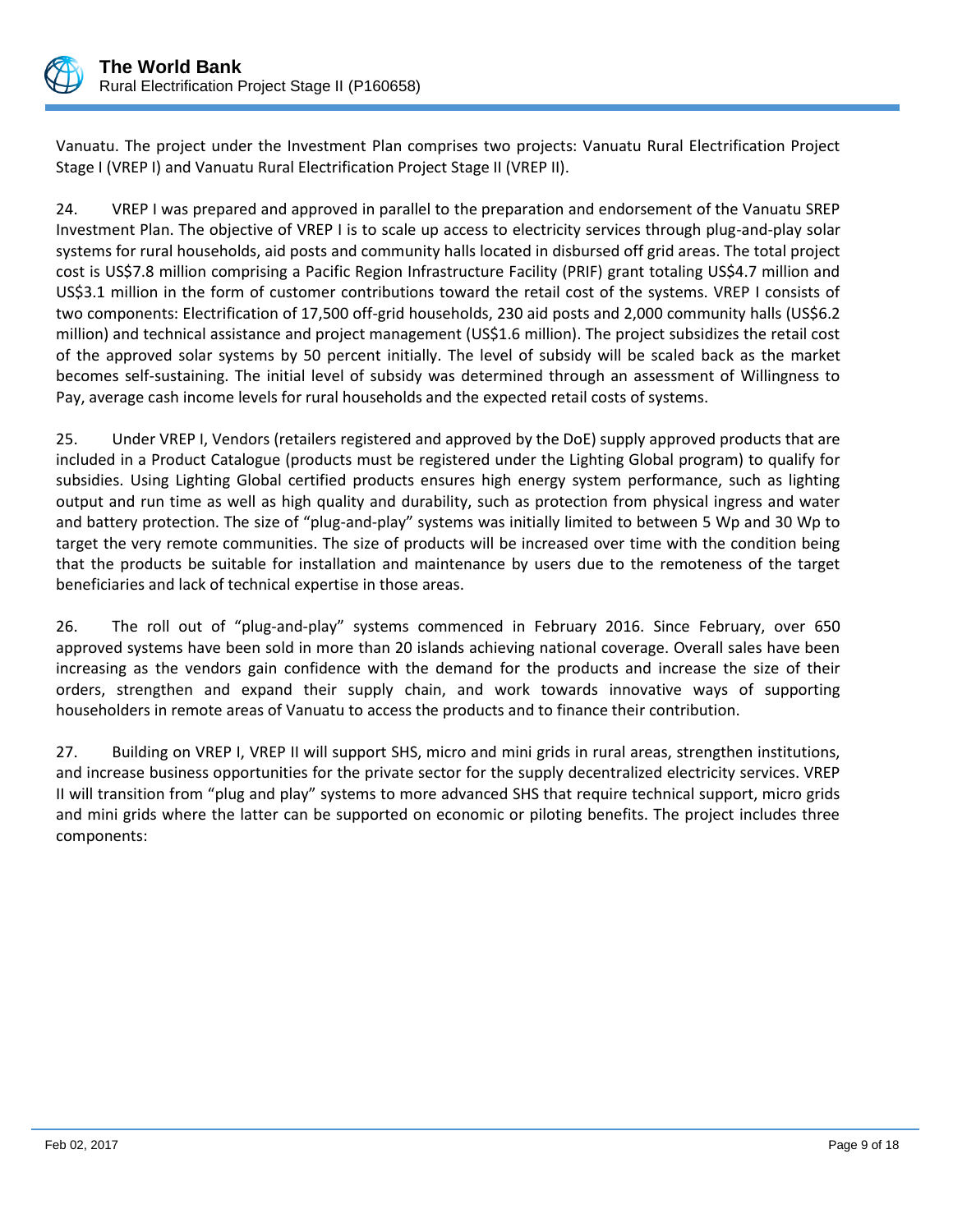

28. **Component One:** *Provision of Solar Home Systems and micro grids in rural areas of Vanuatu (US\$5.37 million)*. This component will support expansion of access to reliable electricity service in rural Vanuatu through SHS and micro grid configurations where mini grid configurations are unlikely to be economically viable and which are not earmarked for mini grids under this or other donor or government projects or are the least cost solution. SHS and micro grids will be available to rural households and public institutions.<sup>10</sup> This component will target approximately 37 public institutions and 8,400 rural households, which equates to approximately 42,000 people.<sup>11</sup>

29. SHS and micro grids may include systems for household use (of varying capabilities and costs as per demand) and will be available for purchase to all rural consumers, a community application, for example, for a church, electrification of a health center based on its needs, and may include solar water pumps or other similar applications. To ensure the project is reaching the targeted beneficiaries, data on household income will be collected during either the application or verification process. The project will partly subsidize the retail cost of SHS and micro grids. An amount will be established (initially 33 percent of retail cost) and then may be varied over time depending on the take up rate and the size of the system. The consumer will arrange his/her portion of the funds for the purchase (initially 67 percent of the retail cost), either by means of cash or microfinance credit (either via a microfinance provider or through the vendor).

30. Under this market-based mechanism, consumers will purchase systems from competing vendors at subsidized prices. Information on products will be disseminated through vendors and communities via a Product Catalogue, which will list all products the vendors are selling and that are eligible for a subsidy under the project. The technical standards (international standards) and the type of products available under this component will be set out in the catalogue which will be reviewed from time to time, or in the case of micro grids it may be sourced through tender which will set out the specifications, standards and operations and maintenance arrangements. Vendors may also undertake direct marketing and road shows such as those done for VREP I and drawing on the experience from the Sustainable Energy Financing Project in Fiji. The consumer will inform the vendor of his/her intended purchase, either by visiting the shop or through post/phone/email communication, and arrange payment.

31. **Component Two:** *Construction of mini grids in rural areas of Vanuatu (US\$6.8 million)*. This component will support the expansion of access to reliable electricity services for rural communities through support for the design, supply, installation and commissioning of mini grid systems. The project will finance the construction of 5 mini grids, based on initial cost estimates. The criteria for selection of sites with potential to support a mini grid is: (i) community household numbers greater than 75 households; and (ii) business and public institutions load greater than 50 percent of the total load. This component will support electricity service provision to approximately 550 rural households, which equates to around 2,750 people, and public institutions and businesses.

32. **Component Three:** *Technical Assistance and Project management (US\$2.0 million)*. This component addresses three key areas of the project, the first focusing on the vendor registration model for Component one, the second focusing on Owners' Engineer for Component two and the third focusing on project management. In addition, there is an allowance for Government contribution (US\$1.5 million "in kind") that will cover the

 $\overline{\phantom{a}}$ 

<sup>&</sup>lt;sup>10</sup> Public institutions under this component may include community facilities such as community halls and churches.

<sup>&</sup>lt;sup>11</sup> On average 4.9 (or five) people usually live together in one household...Urban households were on average slightly larger than rural ones with an average of 5.2 people. Vanuatu Household Income and Expenditure Survey 2010, 15, Vanuatu National Statistics Office, 2012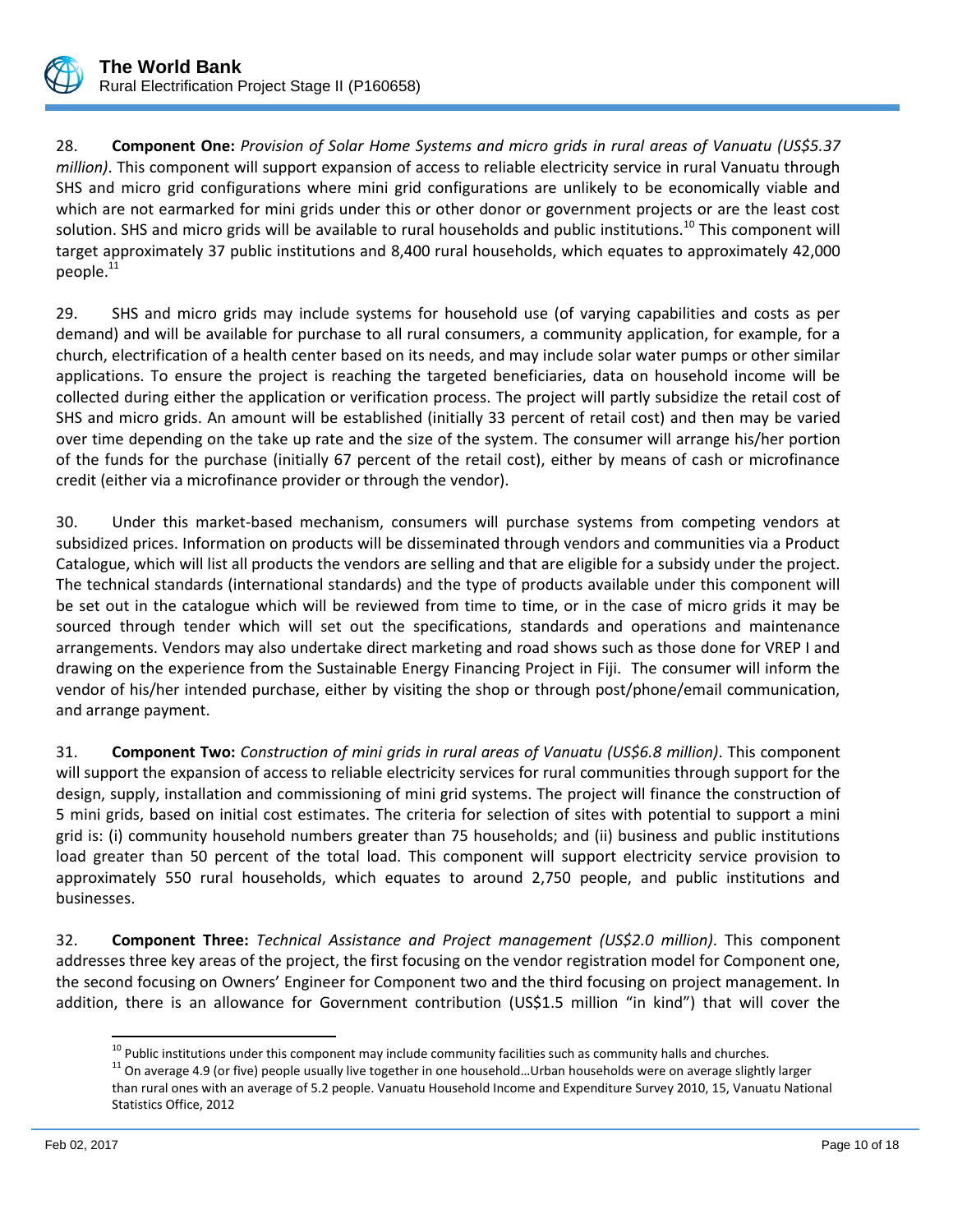

Government of Vanuatu's direct project related costs, such as arrangements for voluntary land donation and other inter-departmental support. The main areas and key activities funded under the project are set out below:

a. Vendor and product registration arrangements, communications and implementation arrangements*.* Building on the established implementation arrangements under VREP I, the following activities will be financed to support the implementation of the investment activities under Component 1: (a) hire a technical consultant to prepare technical standards; (b) amendment of the vendor registration arrangements to incorporate SHS and micro grids; (c) amendment of product registration arrangements (for a product catalogue) to incorporate SHS and micro grids; (d) development of program and product awareness, safety and product care training material for communities, and end users; (e) establishment of a grievance mechanism for end-user and communities; (f) explore opportunities for the development of a microfinance product to encourage lending in rural areas; and (g) support for adoption of legislation, regulations and/or further refinement of the VREP I Environmental Code of Practice (ECOP) for disposal of batteries and solid wastes for products under the project.

b. Owners' Engineer. The following activities will be financed to support the preparation and implementation of the investment activities under Component 2: (i) site selection; (ii) technical design of each micro and mini grid; (iii) prepare the environmental and social impact assessment and management plans; (iv) preparation of bid documents and contracts for the construction of the micro and mini grids and assist with the bidding and award process; (v) supervision of the construction and commissioning works; and (vi) compliance and reporting on the implementation of the environmental and social impact assessments and management plans.

c. Project management and support. The following activities will be financed for effective implementation, monitoring and reporting under the project: (i) execution of awareness programs to rural communities and consumers in Vanuatu, in particular consultation with communities on the long list to request their expression of interest to receive a micro or mini grid; (ii) verification agent to certify the retails sales of SHS and micro grids under Component 1; (iii) capacity building and implementation support to the DoE through the Owners' Engineer; (iv) monitoring, evaluation and annual reviews of the project; and (v) operating costs associated with this project as provided for in the legal agreement.

#### Component Name:

Solar Home Systems and construction of micro grids in rural areas of Vanuatu

Comments (optional)

Component Name: Construction of mini grids in rural areas of Vanuatu

Comments (optional)

Component Name: Technical Assistance and Project Management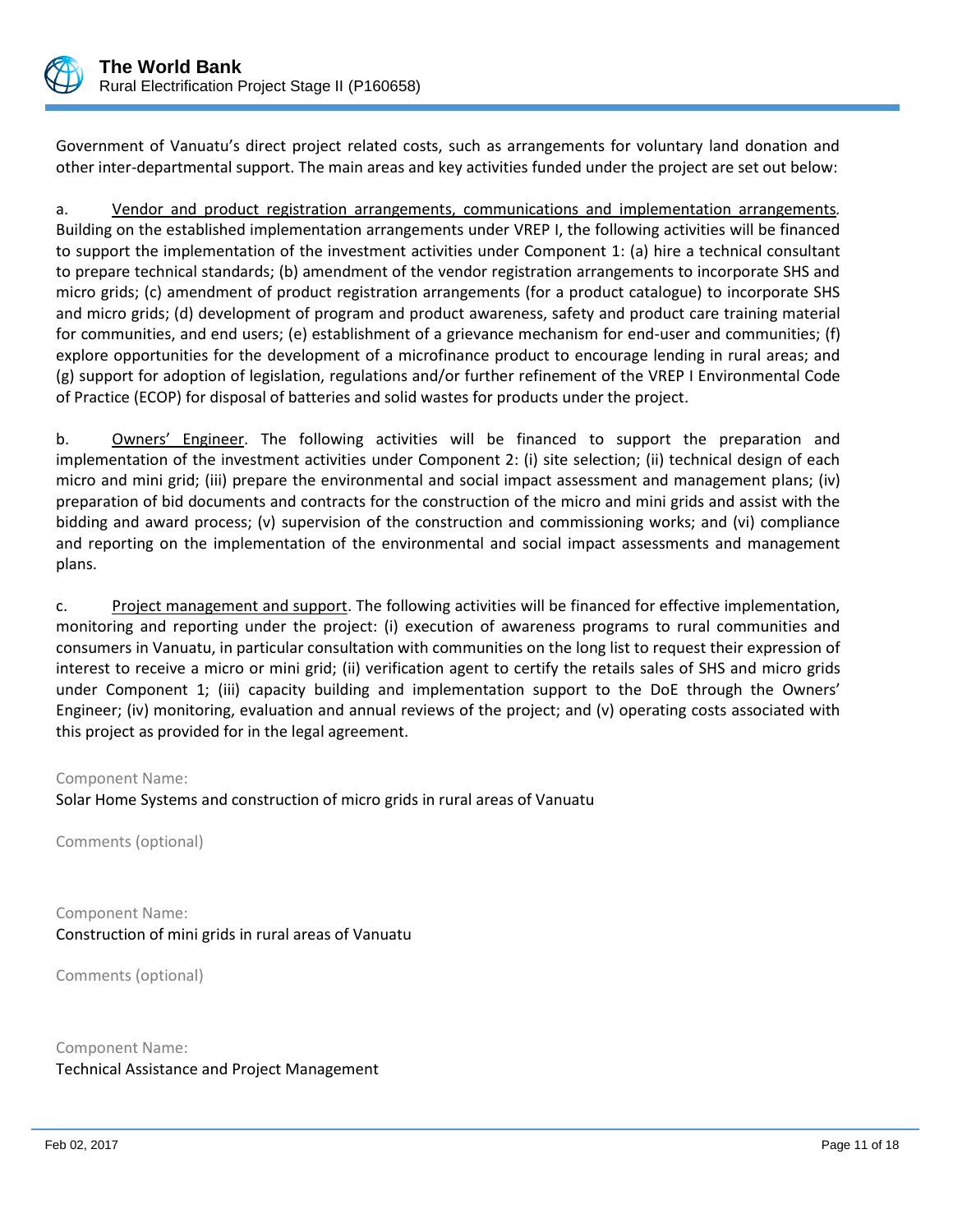

Comments (optional)

#### **E. Project location and Salient physical characteristics relevant to the safeguard analysis (if known)**

The investments will be made in rural areas in Vanuatu. The GoV will identify potential locations for micro and mini grids (long list) taking into account population density (number households), public facilities such as hospitals and schools, 'anchor' loads such as tourism facilities, food processing or other commercial operations, and potential sources of renewable energy sources for feeding into the mini-grids in future. The potential for clustering of mini grids to achieve scale during construction and operations will also be taken into account. Although there are a range of potential micro and mini-grid solutions, the initial design will be based on solar photovoltaics (PV) with or without storage with diesel (biofuel capable). The installations will be modular, scalable with demand growth and will allow for other generation sources, such as micro/mini/small hydro, to be connected in future. Communities in the long listed sites will be invited by the GoV to elect to receive a micro or mini-grid under the project. This is a demand driven initiative where communities elect to benefit from project outcomes and will be delivered in partnership with the communities. Accordingly, communities electing to receive micro or mini grids will provide access to community land (land donation) for the siting of the generation installations and siting of the distribution network and the Bank's consultation and documentation requirements for land donations will need to be satisfied to ensure all parties are actively involved and that no particular individuals experience an unequal burden on behalf of the community etc.

#### **F. Environmental and Social Safeguards Specialists on the Team**

Penelope Ruth Ferguson,Ross James Butler

#### **IMPLEMENTATION**

Type here to enter text

#### **SAFEGUARD POLICIES THAT MIGHT APPLY**

| <b>Safeguard Policies</b>           | Triggered? | <b>Explanation (Optional)</b>       |
|-------------------------------------|------------|-------------------------------------|
| Environmental Assessment OP/BP 4.01 | Yes        | This safeguard policy is triggered. |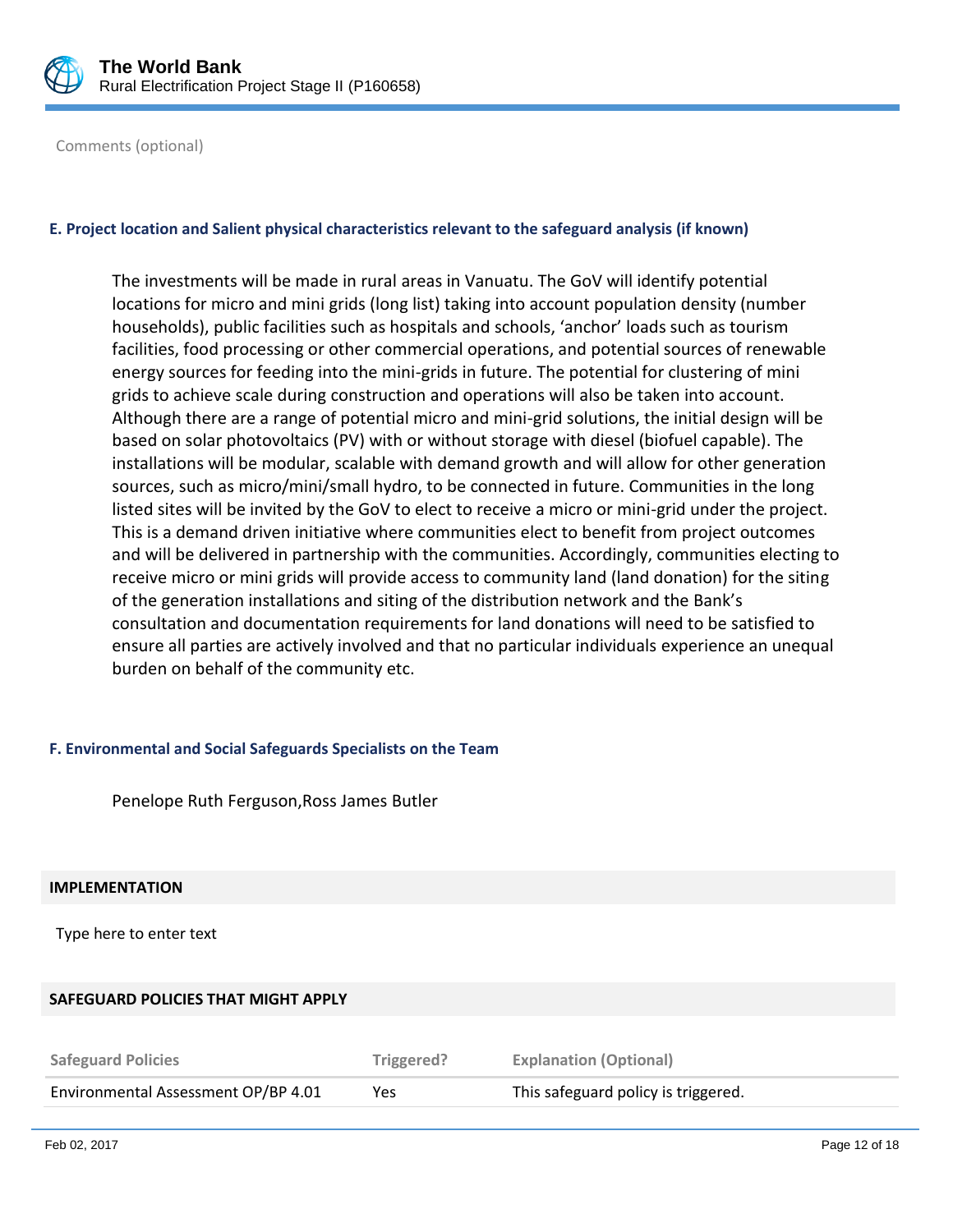

|                                        |    | The project will involve siting of modular<br>solar/battery/diesel hybrid systems, installation of<br>solar panels, and construction of distribution lines.<br>The installations will be carried out in remote<br>communities. Solar panels will be installed either on<br>roof tops of existing or new buildings or as ground<br>mounted structures. There will be relatively minor<br>local environmental impacts during construction and<br>the project will need to include considerations on fuel<br>management and the future disposal of batteries<br>where used. |
|----------------------------------------|----|--------------------------------------------------------------------------------------------------------------------------------------------------------------------------------------------------------------------------------------------------------------------------------------------------------------------------------------------------------------------------------------------------------------------------------------------------------------------------------------------------------------------------------------------------------------------------|
|                                        |    | Vanuatu is already implementing the Vanuatu Rural<br>Electrification Project Stage I that is supported by an<br>Environmental Code of Practice (ECOP) for battery<br>disposal. Further, recently with the support of a<br>World Bank Technical Assistance Project, the GoV has<br>developed draft legislation for disposal of solid<br>wastes, including batteries that is being considered by<br>the State Law Office.                                                                                                                                                  |
|                                        |    | To ensure compliance with both World Bank<br>Safeguard policies and the environmental legislation<br>of the Vanuatu, an Environmental and Social<br>Safeguards Management Framework (ESMF) has been<br>prepared to guide the provides screening of guidance<br>for candidate projects, inform any and provides a<br>process for environmental impact assessments and<br>the development of environmental management<br>plans and includes reference to the ECOP for disposal<br>of batteries.                                                                            |
| Natural Habitats OP/BP 4.04            | No | As the project sites will be implemented in already<br>developed rural areas, including streets, roads and<br>local communities, the Project would not cause any<br>impacts on any critical natural habitats.                                                                                                                                                                                                                                                                                                                                                            |
| Forests OP/BP 4.36                     | No | The project activities are not expected to create or<br>induce deforestation and their environmental impact<br>is not expected to compromise the integrity and<br>health of forested areas. Some minor clearings of<br>trees, shrubs and undergrowth within urban areas<br>may be necessary install infrastructure.                                                                                                                                                                                                                                                      |
| Pest Management OP 4.09                | No | The Project will not involve use of pesticides or<br>herbicides.                                                                                                                                                                                                                                                                                                                                                                                                                                                                                                         |
| Physical Cultural Resources OP/BP 4.11 | No | Physical cultural resources are not envisaged in the<br>project area because the project locations will be                                                                                                                                                                                                                                                                                                                                                                                                                                                               |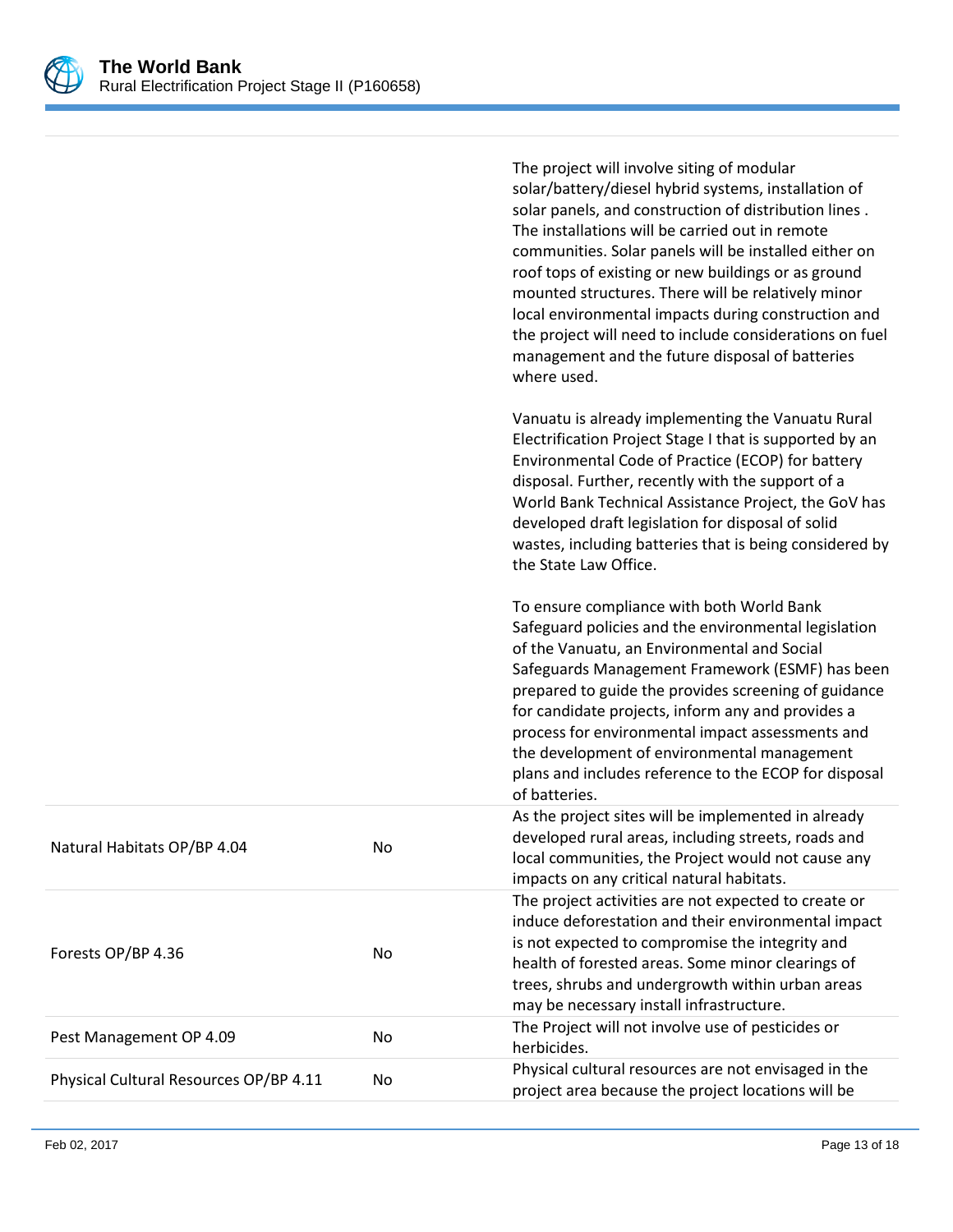

|                                                   |           | selected by host communities/beneficiaries. Because<br>the project involves some earthworks a chance to find<br>procedure will be required for each ESMP.                                                                                                                                                                                                                                                                                                                                                                                                                                                                |
|---------------------------------------------------|-----------|--------------------------------------------------------------------------------------------------------------------------------------------------------------------------------------------------------------------------------------------------------------------------------------------------------------------------------------------------------------------------------------------------------------------------------------------------------------------------------------------------------------------------------------------------------------------------------------------------------------------------|
| Indigenous Peoples OP/BP 4.10                     | No        | Based on an assessment carried out in 2013 by OPCS,<br>OP 4.10 indicates that all four defining characteristics<br>should be present to trigger the Indigenous Peoples<br>policy and these characteristics are not present in<br>Vanuatu. Accordingly, the policy would not be<br>triggered for the project. Given the strong community<br>driven nature of the works in the electricity sector,<br>extensive consultation and citizen engagement will be<br>required to allow effective implementation. This<br>would include engagement with all components of<br>the communities.                                     |
| Involuntary Resettlement OP/BP 4.12               | Yes       | This policy is triggered. Since the Project will rely on<br>site selection by the communities, it is anticipated<br>that any impacts on land will be minimal. Government<br>land will be prioritized. All land acquisition will be via<br>a negotiated arrangement (lease or voluntary land<br>donation etc.). There may however be a need to<br>remove trees and other income producing<br>vegetation/installation for technical reasons, which<br>will be avoided to the maximum extent possible.<br>AResettlement Policy Framework has been developed<br>in accordance with the World Bank safeguard<br>requirements. |
| Safety of Dams OP/BP 4.37                         | No        | No dam will be affected by the project. No dam will<br>be built by the project.                                                                                                                                                                                                                                                                                                                                                                                                                                                                                                                                          |
| Projects on International Waterways OP/BP<br>7.50 | <b>No</b> | No project activities will take place on international<br>waterways.                                                                                                                                                                                                                                                                                                                                                                                                                                                                                                                                                     |
| Projects in Disputed Areas OP/BP 7.60             | No        | There are no known disputed areas in the project<br>areas of influence.                                                                                                                                                                                                                                                                                                                                                                                                                                                                                                                                                  |

## **KEY SAFEGUARD POLICY ISSUES AND THEIR MANAGEMENT**

## **A. Summary of Key Safeguard Issues**

1. Describe any safeguard issues and impacts associated with the proposed project. Identify and describe any potential large scale, significant and/or irreversible impacts: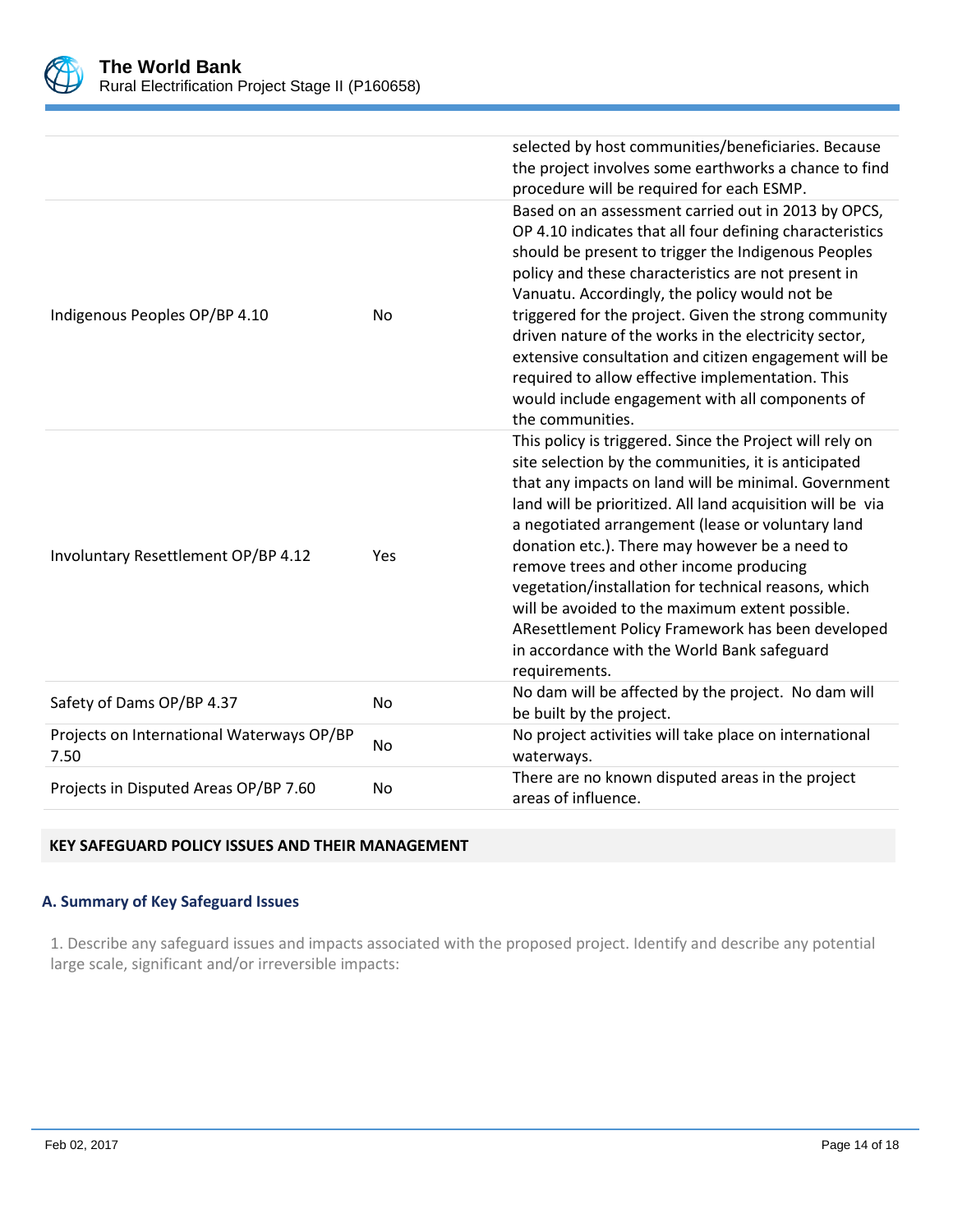

SHS and mini grids with reliable power supply are expected to yield economic, environmental and social benefits – better health, education, productivity, and overall improvement of the human development indicators in rural and periurban areas. There are no potential large scale, significant or irreversible impacts. The most notable potential environment and social impacts are based around the operational management of fuel, and the end-of-life disposal of solar panels. The ESMF identifies Environmental Codes of Practice for mitigation and management of impacts, and the requirement for site specific screening and environmental assessment (ESIA and / or ESMP).

2. Describe any potential indirect and/or long term impacts due to anticipated future activities in the project area:

Long term benefits include development opportunities from electrification and a more sustainable market for SHS, micro and mini grid goods and services. Future potential issues with the disposal of solar panels will be managed under the ECOP as discussed above.

3. Describe any project alternatives (if relevant) considered to help avoid or minimize adverse impacts.

No relevant project alternatives were considered.

4. Describe measures taken by the borrower to address safeguard policy issues. Provide an assessment of borrower capacity to plan and implement the measures described.

An ESMF and RPF have been prepared by the borrower. The capacity of the DoE is low and will be supplemented during the project with a part time safeguards advisor who will oversee the implementation of the ESMF and RPF. The Owners Engineer will have the additional responsibility of preparing ESIA and ESMP for Vanuatu regulatory processes and for World Bank clearance. They will also provide construction ESMP supervision.

5. Identify the key stakeholders and describe the mechanisms for consultation and disclosure on safeguard policies, with an emphasis on potentially affected people.

Key governmental and non-governmental organisations are Department of Lands, Department of Environmental Protection and Conservation, Provincial Governments, Council of Churches, Energy Utility Companies (UNELCO and VUI). These groups attended a project workshop where the project concept and draft ESMF and RPF were presented for comment. Final ESMF and RPF were disclosed on the DOE website in December 2016. All future safeguards instruments will be disclosed locally in hard copy and on the DoE website.

Village level consultation will occur during project implementation. DoE will invites villages on the long list to elect to receive electricity and inform them of the objectives and structure of the project. The community engagement will consist of public meetings and face-to-face discussions with communities to discuss energy needs and issues in the community, enable the Department to illustrate the technology, discuss the technology benefits and the implications of the community becoming customers, and to discuss and identify suitable land to house the necessary infrastructure. The objectives of the engagement process are: (i) to understand the energy issues and needs of the community; (ii) inform communities they are eligible to receive a mini grid, and (iii) to ensure that all communities who decide to receive a mini grid are advised of the benefits, costs, safeguards implications, and financial requirements of participating. Emphasis will be placed on ensuring that women are engaged, and that all community members are informed and have a chance to participate.

#### **B. Disclosure Requirements (N.B. The sections below appear only if corresponding safeguard policy is triggered)**

**Environmental Assessment/Audit/Management Plan/Other**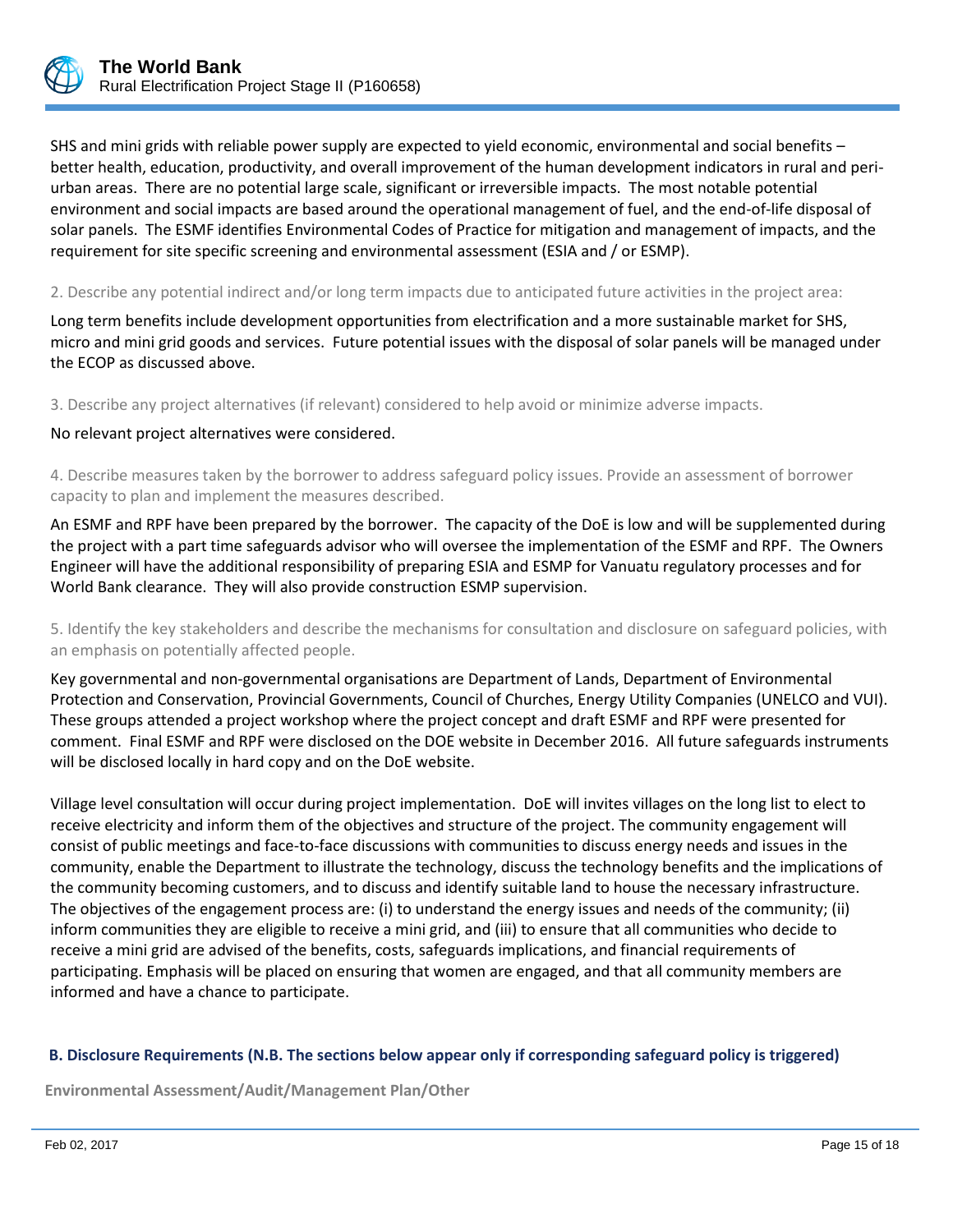

| 15-Dec-2016                 | 10-Jan-2017                    |                                                                                                                |
|-----------------------------|--------------------------------|----------------------------------------------------------------------------------------------------------------|
| Date of receipt by the Bank | Date of submission to InfoShop | For category A projects, date of<br>distributing the Executive Summary of<br>the EA to the Executive Directors |

**"In country" Disclosure** Vanuatu 15-Dec-2016

Comments

The ESMF was disclosed on the DoE website. Consultations on the ESMF were undertaken and all relevant stakeholders are fluent in English, so the ESMF was not translated. When the ESMP/ESIA are prepared for each mini grid site, summaries of the documents will be translated into the relevant languages and made accessible to the affected communities.

**Resettlement Action Plan/Framework/Policy Process**

| Date of receipt by the Bank | Date of submission to InfoShop |
|-----------------------------|--------------------------------|
| 04-Jan-2017                 | 10-Jan-2017                    |

**"In country" Disclosure** Vanuatu 30-Dec-2016

#### Comments

The RPF was disclosed on the DoE website. Consultations on the RPF were undertaken and all relevant stakeholders are fluent in English, so the RPF was not translated. If there is a need to prepare a Resettlement Action Plan for a mini grid site, summaries of the documents will be translated into the relevant languages and made accessible to the affected communities.

# **C. Compliance Monitoring Indicators at the Corporate Level (to be filled in when the ISDS is finalized by the project decision meeting) (N.B. The sections below appear only if corresponding safeguard policy is triggered)**

**OP/BP/GP 4.01 - Environment Assessment**

Does the project require a stand-alone EA (including EMP) report? No

**OP/BP 4.12 - Involuntary Resettlement**

Has a resettlement plan/abbreviated plan/policy framework/process framework (as appropriate) been prepared? Yes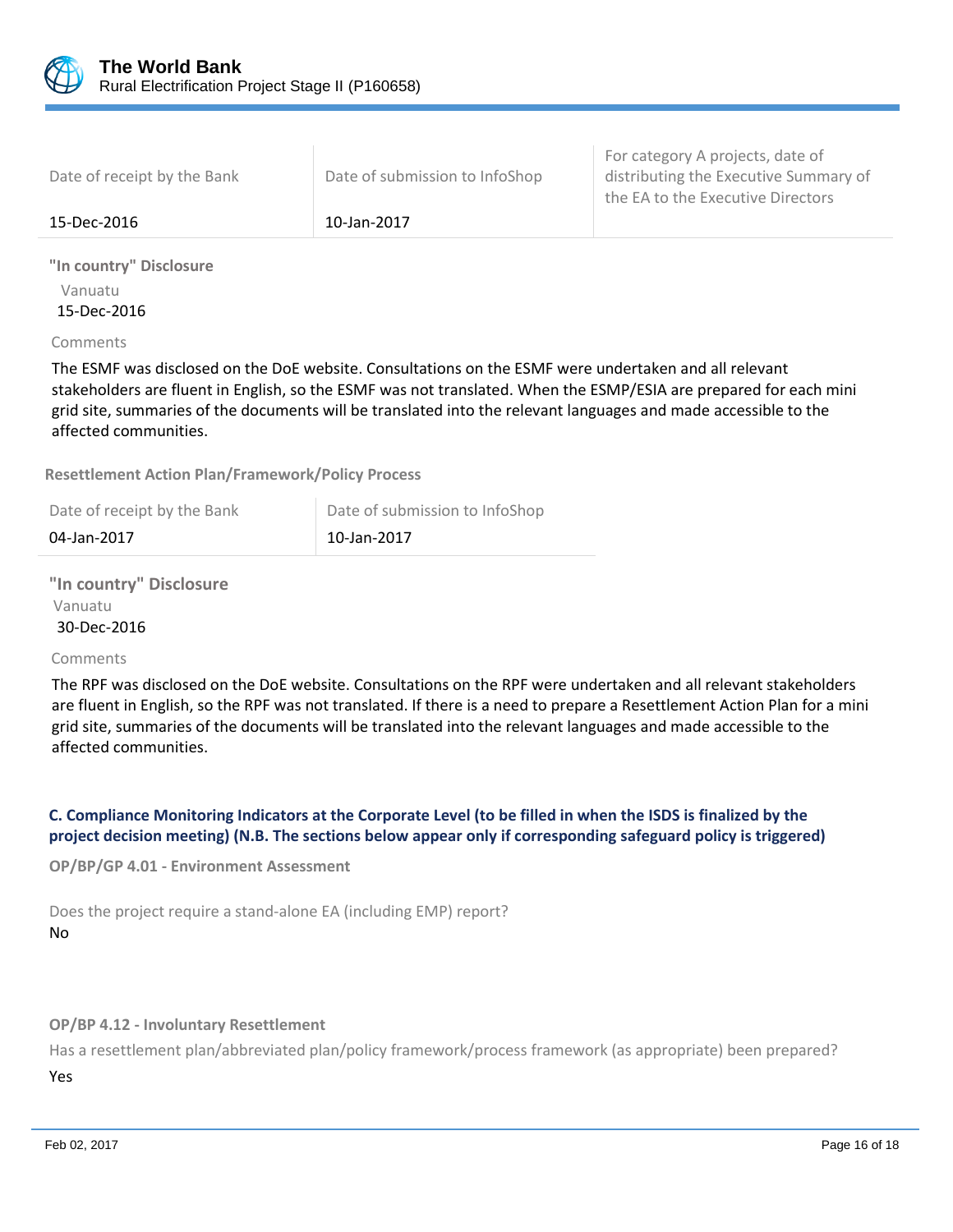

If yes, then did the Regional unit responsible for safeguards or Practice Manager review the plan?

Yes

# **The World Bank Policy on Disclosure of Information**

Have relevant safeguard policies documents been sent to the World Bank's Infoshop?

Yes

Have relevant documents been disclosed in-country in a public place in a form and language that are understandable and accessible to project-affected groups and local NGOs? Yes

# **All Safeguard Policies**

Have satisfactory calendar, budget and clear institutional responsibilities been prepared for the implementation of measures related to safeguard policies?

Yes

Have costs related to safeguard policy measures been included in the project cost?

Yes

Does the Monitoring and Evaluation system of the project include the monitoring of safeguard impacts and measures related to safeguard policies?

Yes

Have satisfactory implementation arrangements been agreed with the borrower and the same been adequately reflected in the project legal documents?

Yes

# **CONTACT POINT**

#### **World Bank**

Kamleshwar Prasad Khelawan Senior Energy Specialist

#### **Borrower/Client/Recipient**

Ministry of Finance and Economic Management Letlet August Director General laugust@vanuatu.gov.vu

 **Implementing Agencies**